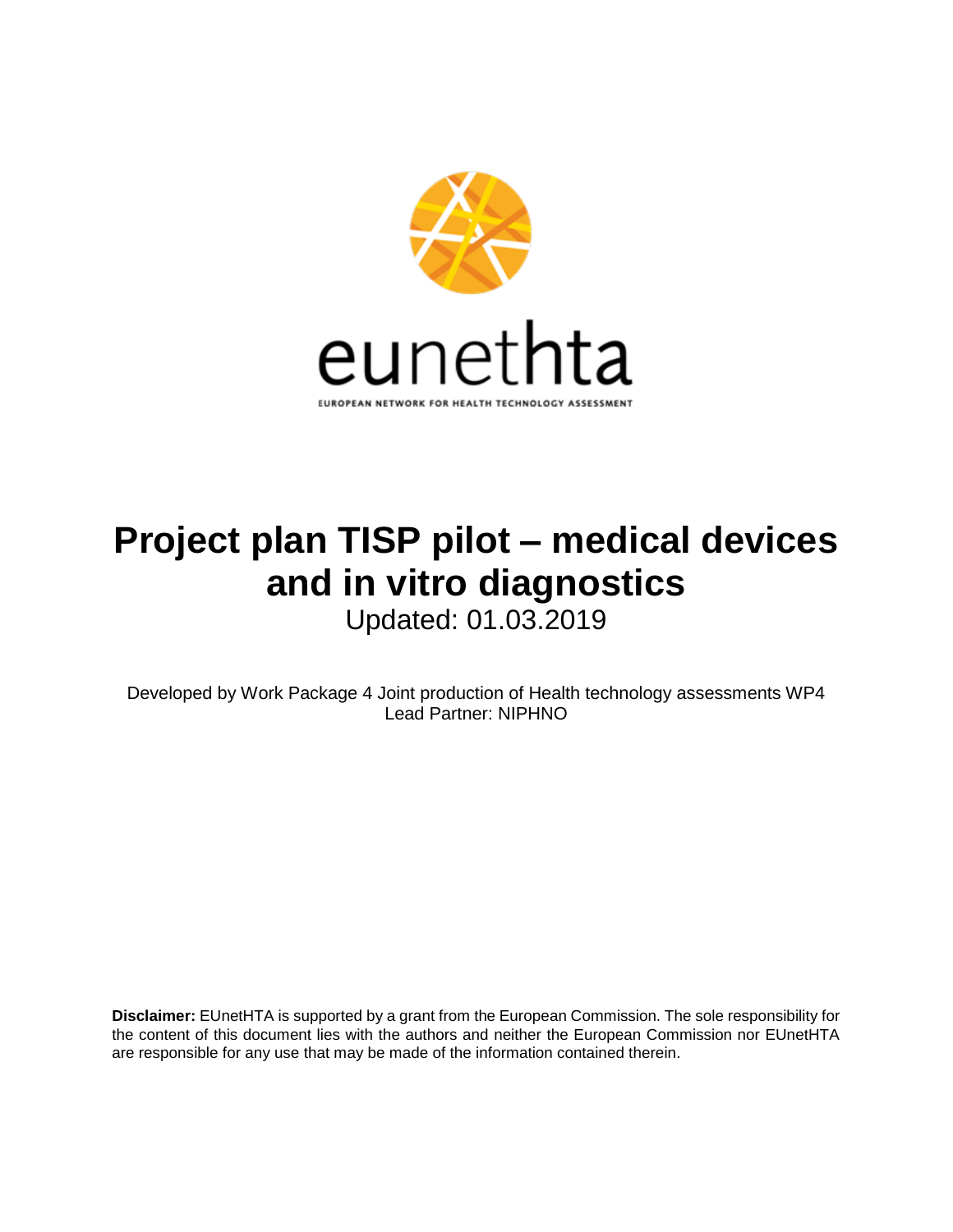| <b>Version</b><br>number | <b>Date</b> | <b>Finalised</b><br>by | <b>Type of</b><br>document/Modification | <b>Shared with</b>           |
|--------------------------|-------------|------------------------|-----------------------------------------|------------------------------|
|                          | 04.09.2018  | <b>NIPHNO</b>          | Draft project plan                      | TISP working<br>group        |
|                          | 15.01.2019  | <b>NIPHNO</b>          | Revised draft project plan              | TISP working<br>group        |
| 3.                       | 01.04.2019  | <b>NIPHNO</b>          | Final project plan internal<br>document | TISP working<br>group/Public |

## T1 *Pilot project plan version number*

## Aims and summary

This document provides details of a pilot on a process for Topic Identification, Selection and Prioritisation (TISP) for other technologies than pharmaceuticals (OTs) within the EUnetHTA Joint Action 3 (JA3) work package (WP4) framework. The aim of the pilot is to explore a workflow for voluntary collaboration on TISP for joint assessments (JA) or collaborative assessments (CA) based on the relative effectiveness assessment (REA) model<sup>1</sup>. The pilot will be restricted to medical devices (MDs) and in vitro diagnostics (IVDs). The piloted workflow should be as simple as possible to assure that it can be continued throughout the EUnetHTA JA3 period, and beyond this period. Results of the pilot will also inform the final recommandations on TISP for European collaboration on HTA beyond 2020.

## Identification

Topics will be identified (step-1) by EUnetHTA partners based on existing local horizon scanning systems (HSS) and/or other national or regional lists of topics selected or prioritised for HTA (TISP lists). In addition, the EUnetHTA POP-database will be explored as identification source, and stakeholders will be encouraged to suggest topics. All identified topics will be presented in a minimal data-set (MDS).

## **Selection**

ł

The selection<sup>2</sup> process (step-2) from all identified products will be according to a set of pre-specified criteria (e.g. only MDs and IVDs, timelines to fit within EUnetHTA WP4 JA3 production). The updated

#### **Collaborative assessments:** EUnetHTA Collaborative Assessments (CA) are primarily produced in non-

pharmaceutical technologies. They only differ from the EUnetHTA JAs with regard to coordination, i.e. the project management is performed in a decentralised manner by WP4 Co-Lead and WP4 Activity Centre Department Leads. In CAs, the use of submission file and scoping (e-) meeting with industry are optional. CAs should facilitate timelines that are aligned with national work programs and should contribute to the sustainability of assessment production after 2020 due to decentralised coordination (1).

<sup>2</sup> Selection/filtration: Application of a set of pre-defined criteria to the identifies technologies, in order to retain the technologies relevant to the pre-determined technology scope and time frame.

<sup>1</sup> **Joint assessments:** EUnetHTA Joint Assessments (JA) are health technology assessments jointly produced by at least four EUnetHTA partners in different European countries. EUnetHTA processes, guidelines and the HTA Core Model® are used for the production of assessments that are subject to extensive review procedures in order to ensure high quality. JAs are centrally coordinated by the WP4 Co-Leads and comprise a broad stakeholder involvement, including the use of a EUnetHTA submission file in addition to a scoping (e-)meeting with industry (1).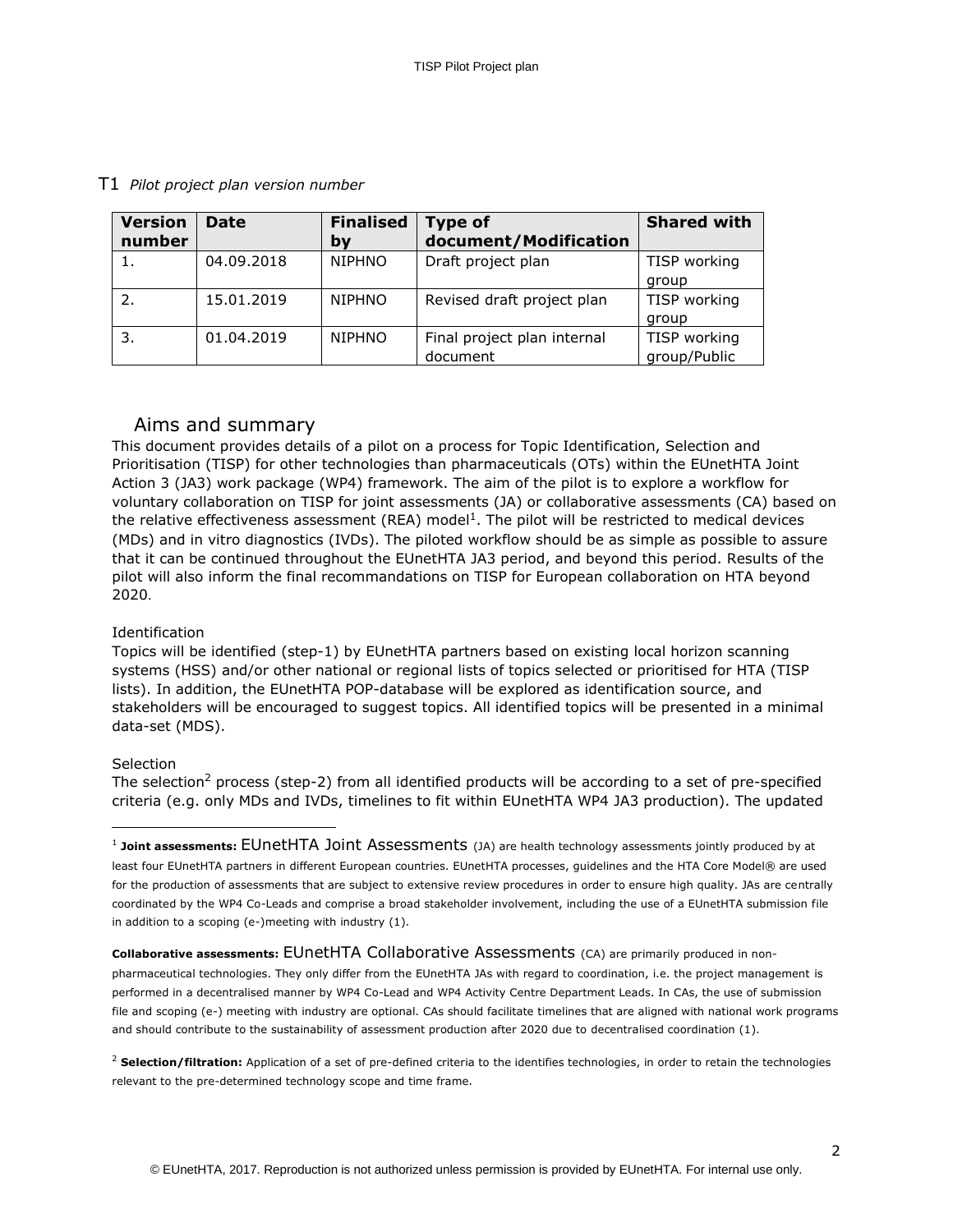MDS will be used for prioritisation by EUnetHTA partners (call for collaboration) using a call for collaboration list (CCL).

#### Prioritisation

Prioritisation<sup>3</sup> will be based on EUnetHTA partners interest in the topic. No other prioritisation criteria will be applied.

The EunetHTA prioritisation list (EPL) is the final list (step-3) with topics were EUnetHTA WP4 partners have indicated interest to active participate in the assessment.

## *F1 Steps of the TISP process*



The MDS and the CCL will be considered as internal EUnetHTA documents. The EPL will be made public available.

The following endpoints will be measured:

- *1. Availability of data from different sources and barriers for information sharing*
- *2. Number of identified topics*
- *3. Number of times the same topic has been identified by different sources*
- *4. Developmental status of topic when entering the MDS*
- *5. Regulatory status of topic when entering the MDS*
- *6. Information gaps of the MDS*
- *7. Number of selected topics in the final MDS and CCL*
- *8. Number of identified topics excluded from the MDS/CCL and reasons for exclusion*
- *9. Level of EunetHTA partners with expressed interest in a topic for national setting*
- *10. Level of EUnetHTA partners with expressed interest to participate in assessment as author/ co-author or dedicated reviewer*
- *11. Level of EUnetHTA partners with expressed interest in national uptake of a EUnetHTA JA or CA on the topic*
- *12. Information on topics in the EPL and not in the EPL (number of topics, technology type (MD/IVD), Therapeutic area, Developmental status, Regulatory status)*
- *13. Workload connected with each step*

## Background

ł

The background for the pilot is described is the ongoing EUnetHTA EP4 work on providing recommendations for Horizon Scanning (HS) and TISP for European cooperation on HTA beyond 2020 and in the recommendations for a EUnetHTA WP4 TISP pilot (1,2). Drafts of these documents were

<sup>&</sup>lt;sup>3</sup> Prioritisation: Application of specific criteria to the selected/filtered technologies with the purpose of retaining for assessment the technologies with greater impact according to the system's/network's capacity for assessment.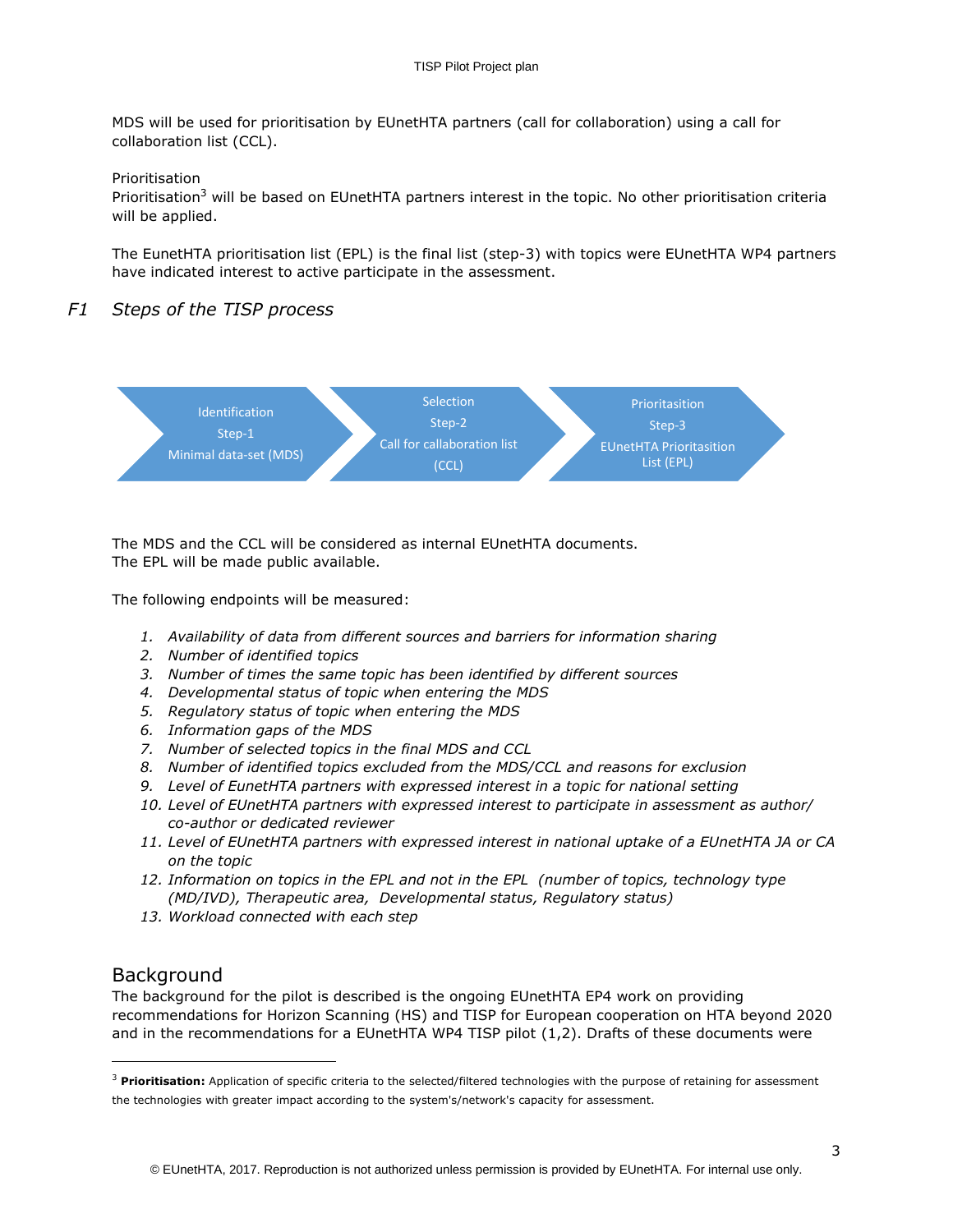prepared by the EUnetHTA WP4 TISP working group in June 2018. The recommendations for the pilot were revised after stakeholder consultation, input from EUnetHTA partners, discussions with the European Medicines Agency (EMA), the EUnetHTA WP4 lead partner, and the EUnetHTA Secretariat. The version of the draft recommendations for the pilot used to inform this project plan, are dated February 2019. The final recommendations for HS and TISP for European cooperation on HTA beyond 2020 are planned to be public available by November 2019.

The present proposal for the pilot is a simplified version of the original recommendations for the pilot. Most importantly, we decided to not pilot the use of prioritisation groups. This was to ensure that the pilot explores a process that is as simple as possible, and that may be continued on a voluntary basis also beyond Joint Action 3.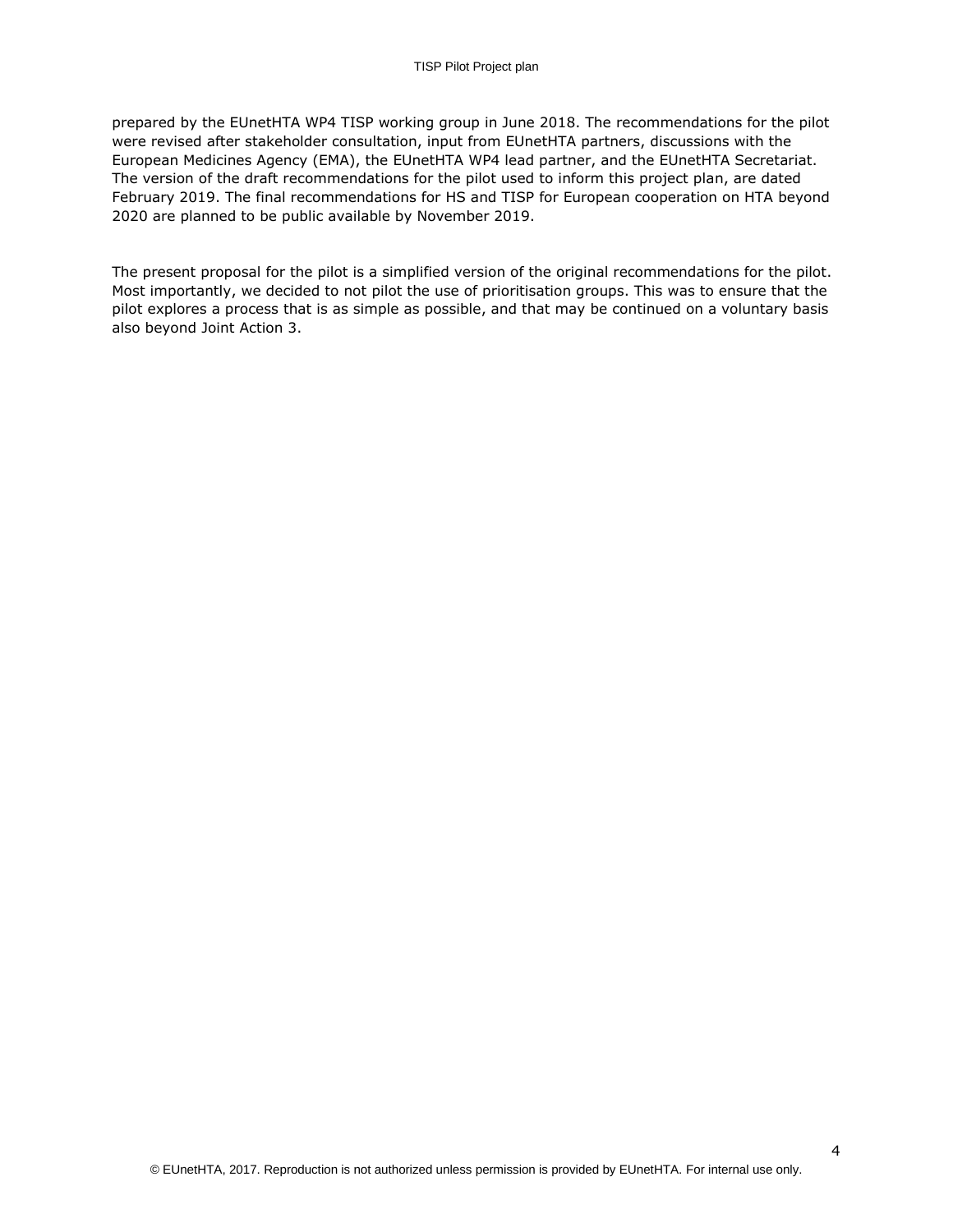# Tasks and workload

## **The pilot team**

The team for the pilot is constituted of TISP working group authors on OTs. Tasks and anticipated workload related to the pilot are presented in table 2. The EUnetHTA WP4 lead partner NIPHNO will coordinate the pilot.

T2 *Pilot team and tasks*

| Name and affiliation                                                        | <b>Coordinating tasks</b>                                                                                                                                                                                                                                                                                                                     | Anticipated workload in working<br>days* (including finalisation of<br>draft recommendations) |
|-----------------------------------------------------------------------------|-----------------------------------------------------------------------------------------------------------------------------------------------------------------------------------------------------------------------------------------------------------------------------------------------------------------------------------------------|-----------------------------------------------------------------------------------------------|
| Vigdis Lauvrak, WP4 lead NIPHNO,<br>Norway                                  | Overall coordination of pilot;<br>Preparation of project plan;<br>Template preparation MDS;<br>Coordination of identification<br>Preparation of endpoint evaluation report                                                                                                                                                                    | 15 days                                                                                       |
| Anna Lien Espeland WP4 lead NIPHNO<br>WP4, Norway                           | <b>Technical support</b>                                                                                                                                                                                                                                                                                                                      | 5 days                                                                                        |
| Helene Arentz-Hansen EUnetHTA WP4<br>leadpartner, NIPHNO, Norway            | Input to the project plan;<br>Identification and selection based on<br>national data;<br>Preparing a draft of the MDS;<br>Contributing to the content of the MDS;<br>Quality check of output CLL;<br>Input to the endpoint evaluation report                                                                                                  | 15 days                                                                                       |
| Judit Erdos, LBI-HTA, EUnetHTA WP4 co-<br>lead other technologies, Austria; | Input to the project plan;<br>Identification and selection based on<br>national data and the EUnetHTA POP-<br>database;<br>Updating the MDS with relevant content<br>for items of the list:<br>Coordination of prioritization preparing<br>the CLL (calls for collaboration based on<br>the MDS);<br>Input to the endpoint evaluation report; | 15 days                                                                                       |
| Antonio Migliore, EUnetHTA WP4<br>partner, AGENAS, Italy;                   | Input to the project plan;<br>Identification and selection based on<br>national data;<br>Contributing to the content of the MDS;<br>Input to the endpoint evaluation report;                                                                                                                                                                  | 5 days                                                                                        |
| Silvia Gabriela Scintee, EUnetHTA WP4<br>partner, NSPHMPDB, Romania         | Input to the project plan;<br>Contributing to identification and<br>selection based on national data;<br>Input to the endpoint evaluation report                                                                                                                                                                                              | 2-5 days                                                                                      |
| Sheryl Warttig /Zoe Garrett EUnetHTA<br>WP7, NICE, UK;                      | Input to the project plan;<br>Contributing to identification and<br>selection based on national data;<br>Input to the endpoint evaluation report                                                                                                                                                                                              | 2-5 days                                                                                      |

\*Maximum anticipated workload. One work day is equivalent to 8 hours. The workload will depend on availability of national data to be shared. Information on workload spent for the TISP process will be collected as part of the endpoint evaluation.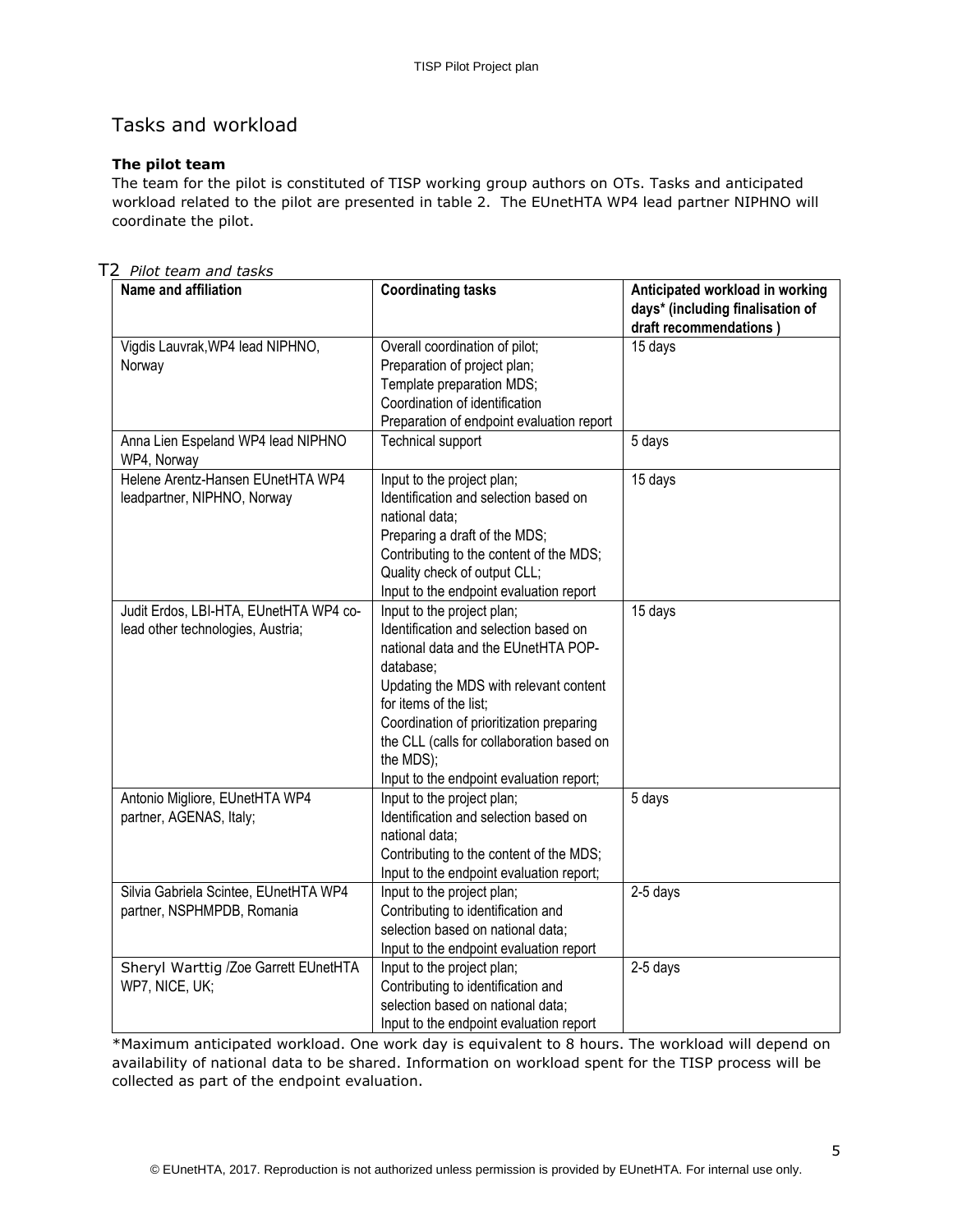#### **Additional support**

Each author may need to seek support from their own organisation to fulfil their tasks; this will not necessarily influence the total anticipated workload for the pilot.

All EUnetHTA partners will be asked to contribute to identification, all EUnetHTA WP4 members will contribute to prioritisation (answering to the call for collaboration). Reviewers and authors of the EUnetHTA WP4 TISP group with main interest in OTs (see table 3) are in particular anticipated to contribute to identification based on national data. Information on workload for the various steps will be collected as part of the pilot. Reviewers are also anticipated to review the endpoint evaluation report.

## T3 *Reviewer team*

| Name and affiliation                                                                                                                                                                                                                                                                                                                                                                                                                                                                                                                                                                                        | Tasks                                                                                                                | Anticipated workload* |
|-------------------------------------------------------------------------------------------------------------------------------------------------------------------------------------------------------------------------------------------------------------------------------------------------------------------------------------------------------------------------------------------------------------------------------------------------------------------------------------------------------------------------------------------------------------------------------------------------------------|----------------------------------------------------------------------------------------------------------------------|-----------------------|
| Leonor Varela Lema, Avalia-t, Spain;<br>Luciana Ballini RER, Italy;<br>Mark Finlayson SFOPH/SNHTA, Switzerland;<br>Matthias Menig SFOPH/SNHTA, Switzerland;<br>San Miguel Lorena, KCE, Belguim;<br>Patricia Harrington, HIQA, Ireland;<br>Rossella Di Bidino, EUnetHTA WP4 partner,<br>UCSC, Italy;<br>Anelia Koteva, NCPHA, Bulgaria;<br>Anna Cavazzana, Region Veneto, Italy;<br>Claudia Dima, NIPHB, Romania;<br>Chantal Guilhaume, EUnetHTA WP4 partner,<br>HAS. France:<br>Emmanuel Gimenez Garcia; AQuAS, Spain;<br>Haralampos Karanikas, EKAPTY NKUA,<br>Greece;<br>Heidi Stürzlinger, GOG, Austria; | Contribute to identification and<br>selection based on national data;<br>Review of the endpoint evaluation<br>report | 2 days each           |
| Iñaki Gutiérrez-Ibarluzea, Osteba, Spain;                                                                                                                                                                                                                                                                                                                                                                                                                                                                                                                                                                   |                                                                                                                      |                       |

\* Maximum anticipated workload, the workload will depend on availability of national data to be shared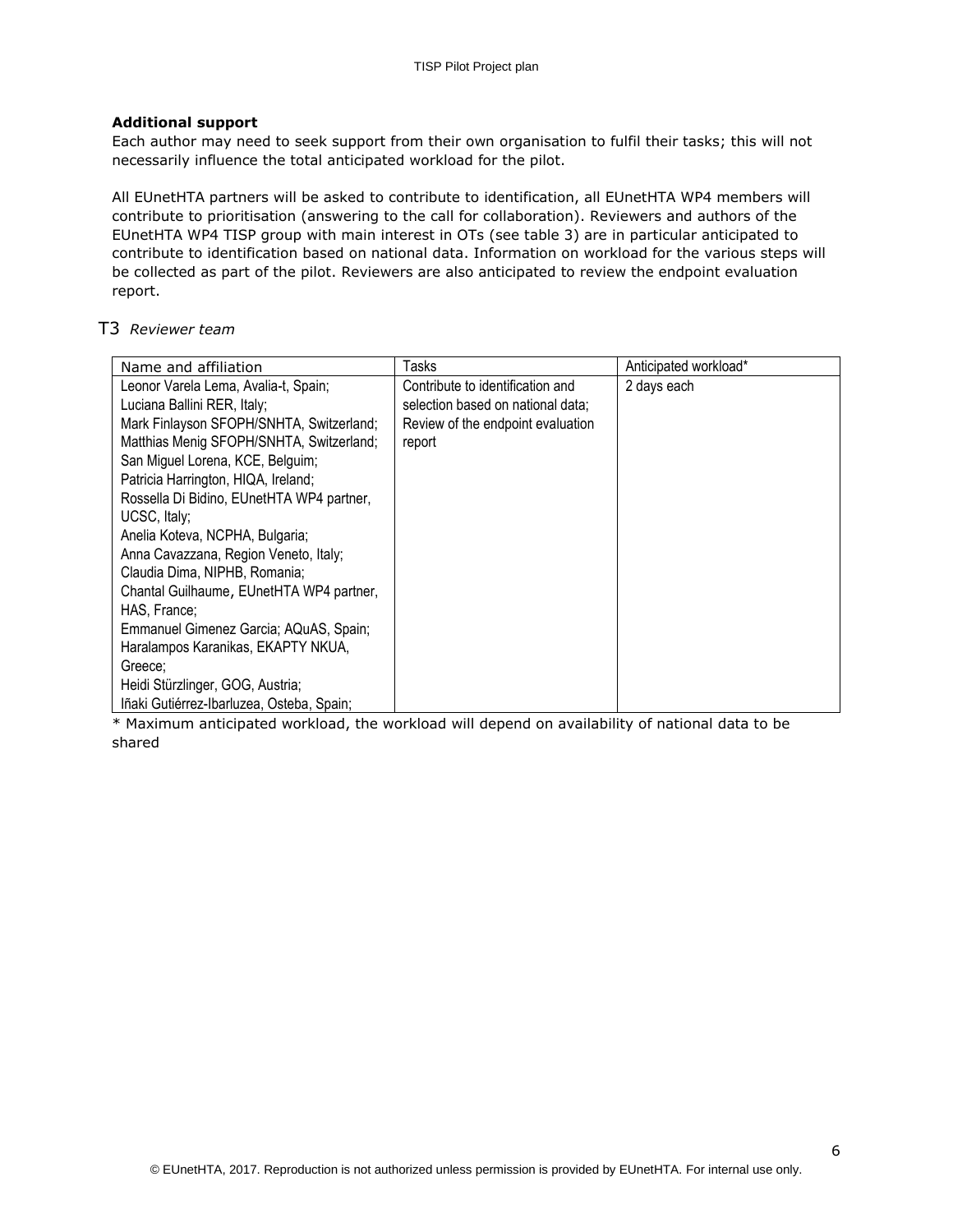# Details of the pilot

One cycle of the TISP process (see figure 1) will be performed within the pilot's time frame. The cycle will be composed of the following steps:

- 1. Identification, output: the MDS
- 2. Selection, output the CLL
- 3. Prioritisation (call for collaboration), output the EPL

Details for each steps are provided below.

## **Identification and preparation of the MDS**

Responsibility: NIPHNO and LBI-HTA.

All TISP work group members including reviewers should contribute by at least answer questions (see Appendix 1 HS questionnaire) to whether information from national or regional HSS or TISP list is available and may be shared.

Three sources of identification will be explored:

#### 1) EUnetHTA partners and existing local or regional HSS or TISP lists

NIPHNO will contact all EUnetHTA partners by e-mail to answer questions (Appendix 1 HS questionnaire) on whether they are able to share data from a regional or national HSS or a TISP list. Information shared by EUnetHTA partners should be MDs or IVDs in the latest updates of the HSS/TISP lists, and/or topics prioritised for HTA within the last six months.

#### *2) The POP-database of planned and ongoing HTA projects*

LBI-HTA will search the POP database for planned projects added within the last 6 months, verify the up-to-dateness of the records and create a list of the eligible projects.

#### 3) Input from stakeholders

NIPHNO will make an announcement using the EUnetHTA home page about the possibility to suggest topics. The EUnetHTA stakeholder e-mail list will be used to ensure awareness on this possibility.

(As regulators of MDs and IVDs do not share structured information, they will not be contacted as part of the pilot. However, the use of information from regulators should become relevant after the launch of the planned EUDAMED database (1, 2)).

Data to be shared should be in English and at least contain a name or description of the technology, the anticipated indication and the name of the manufacturer (that is the CE mark holder or the prospective CE mark holder, also referred to as marked authorisation holder, MAH, or prospective MAH, pMAH).

No confidentiality agreements can be made by the EUnetHTA TISP work group. Information on topics provided to a EUnetHTA partner in confidentiality should not be submitted/shared with the TISP work group as part of the pilot.

NIPHNO will collect (merge) and sort the information, exclude duplicates and populate a draft of the MDS using a specific template (see Appendix 3, Minimal data-set Template).

NIPHNO will ensure that at least a name of the technology, the indication and the name of the manufacturer is provided in this draft. NIPHNO will share the draft MDS with LBI-HTA.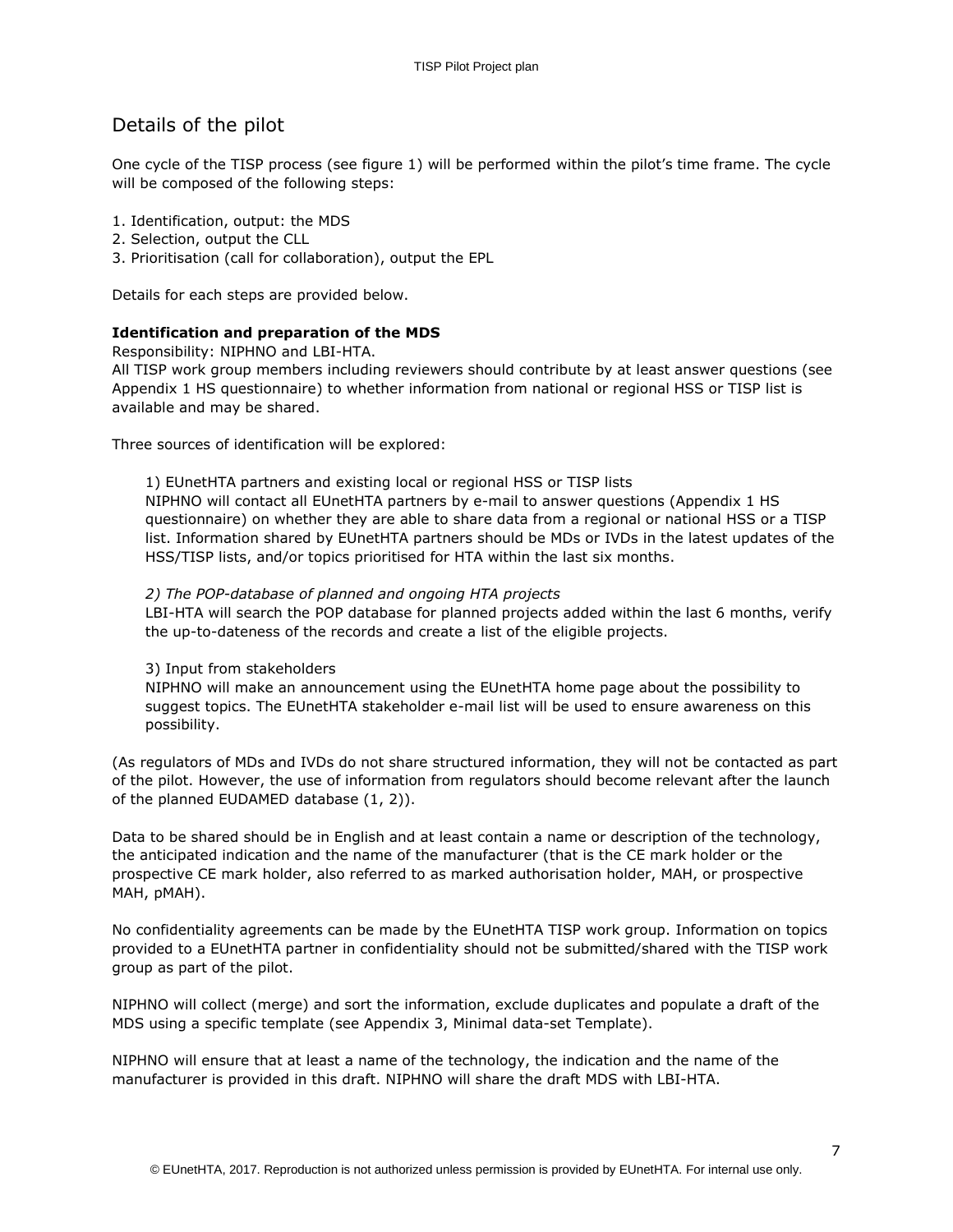LBI-HTA will check and update the MDS with missing information. If deemed necessary due to a large number of identified topics, LBI-HTA may assign OT-team members from NIPHNO and ASGENAS to contribute to identifying any missing data. It might not be possible or necessary to fill in all information of the MDS for all technologies. The aim is to explore availability of data to be shared and if the process can be repeated once or twice a year.

#### **Selection, updating the MDS and preparation of the CCL**

Responsibility: LBI-HTA and OT team members

Topics to be included should fulfil one of the following criteria:

- *MDs and IVDs and medical procedures involving MDs or IVDs*
- *the product is CE marked or anticipated to be CE marked within 12 to 24 months*

There will be no restriction to class of MD or IVD. Topics that do not fulfil these inclusion criteria will be excluded from the MDS. LBI-HTA will be responsible for updating the MDS and to create a CCL that will be sent to EUnetHTA partners in a call for collaboration. The MDS will be considered a EUnetHTA internal document to be shared with WP4 TISP group on the EUnetHTA WP4 TISP workroom.

Topics to be included in the CCL should fulfil the timeframe for initial assessment and reassessments set by EUnetHTA JA3. That means that topics that are not yet CE marked, or that are under assessment or have recently been assessed by EUnetHTA will be retained in the MDS

The format of the CCL will be decided as part of the pilot. The CCL will be considered a EUnetHTA WP4 internal document to be shared with EUnetHTA WP4 partners.

## **Prioritisation (call for collaboration) and preparation of the EPL**

Responsibility: LBI-HTA

LBI-HTA will use the CCL to contact EUnetHTA WP4 partners by a call for collaboration for joint or collaborative assessment to select topics of interest for REA.

Prioritisation will be based on EUnetHTA partners interest in the topic. No other prioritisation criteria will be applied. Identified topics will be sorted based on the following answers from the call for collaboration

-*expressed interest in the topic as relevant for national setting*  -*expressed interest in national/regional uptake of a EUnetHTA conducted REA*  -*expressed interest to participate in assessment as author, co-author or reviewer*

Topics will be given a score depending on number of partners interested in the topic as relevant for national setting, interest in national uptake of REA, and interest to participate in assessment (score 1 per partner with expressed interest). Topics of no interest score 0. Topics of interest to EUnetHTA partners will be collected an entered to the EPL (see Appendix 4). The EPL will be made public by the EUnetHTA home page.

The workflow for each cycle is presented in figure 1. Topics not prioritised, will go through a number of cycles before they are excluded. How many cycles and how this will be handled is still under discussion and needs to be agreed on as part of the final recommendations.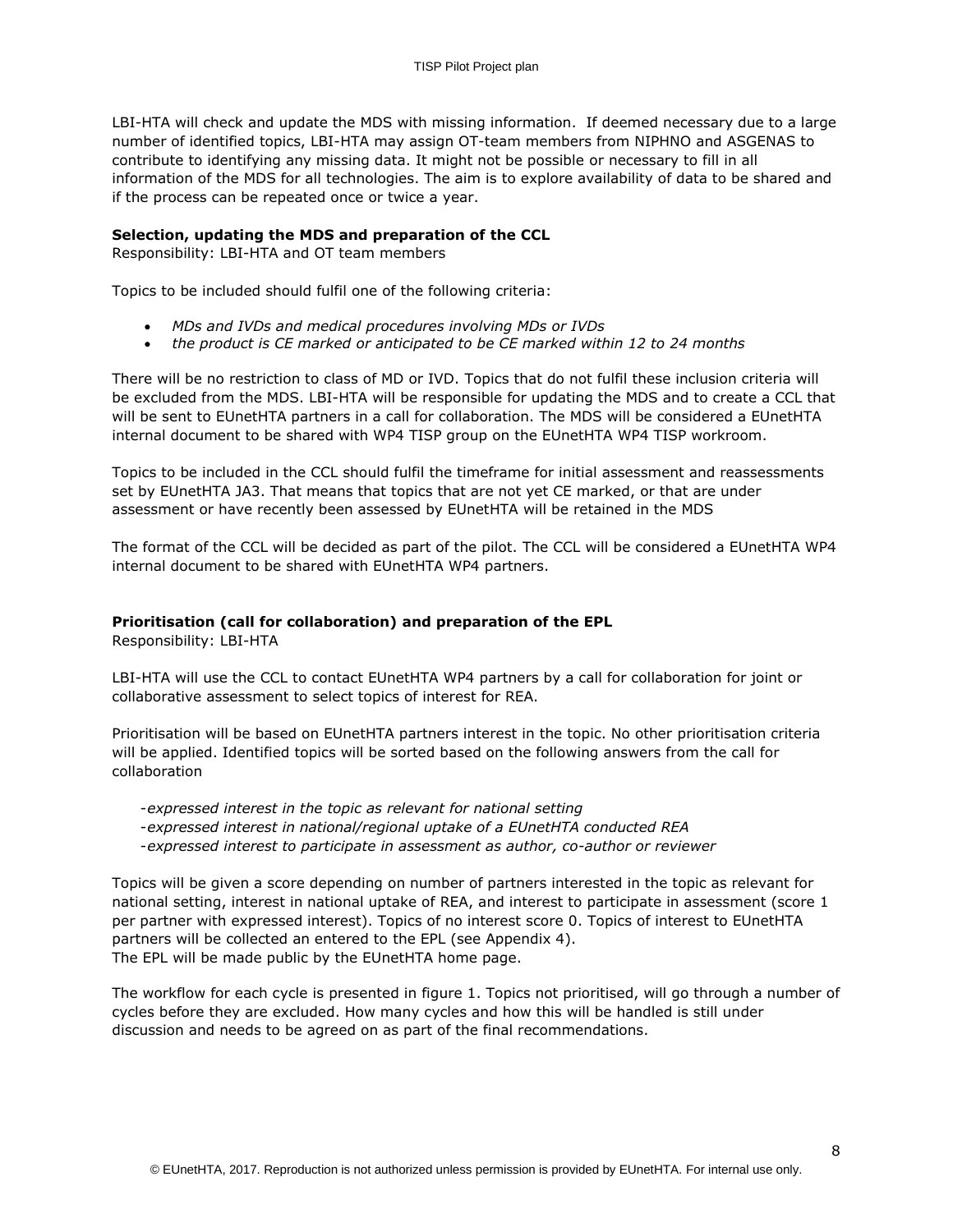

 $MDS =$  Minimal data-set, CCL= Call for collaboration list, EPL MD/IVD = EunetHTA Prioritisation List on Medical Devices and In vitro Diagnostics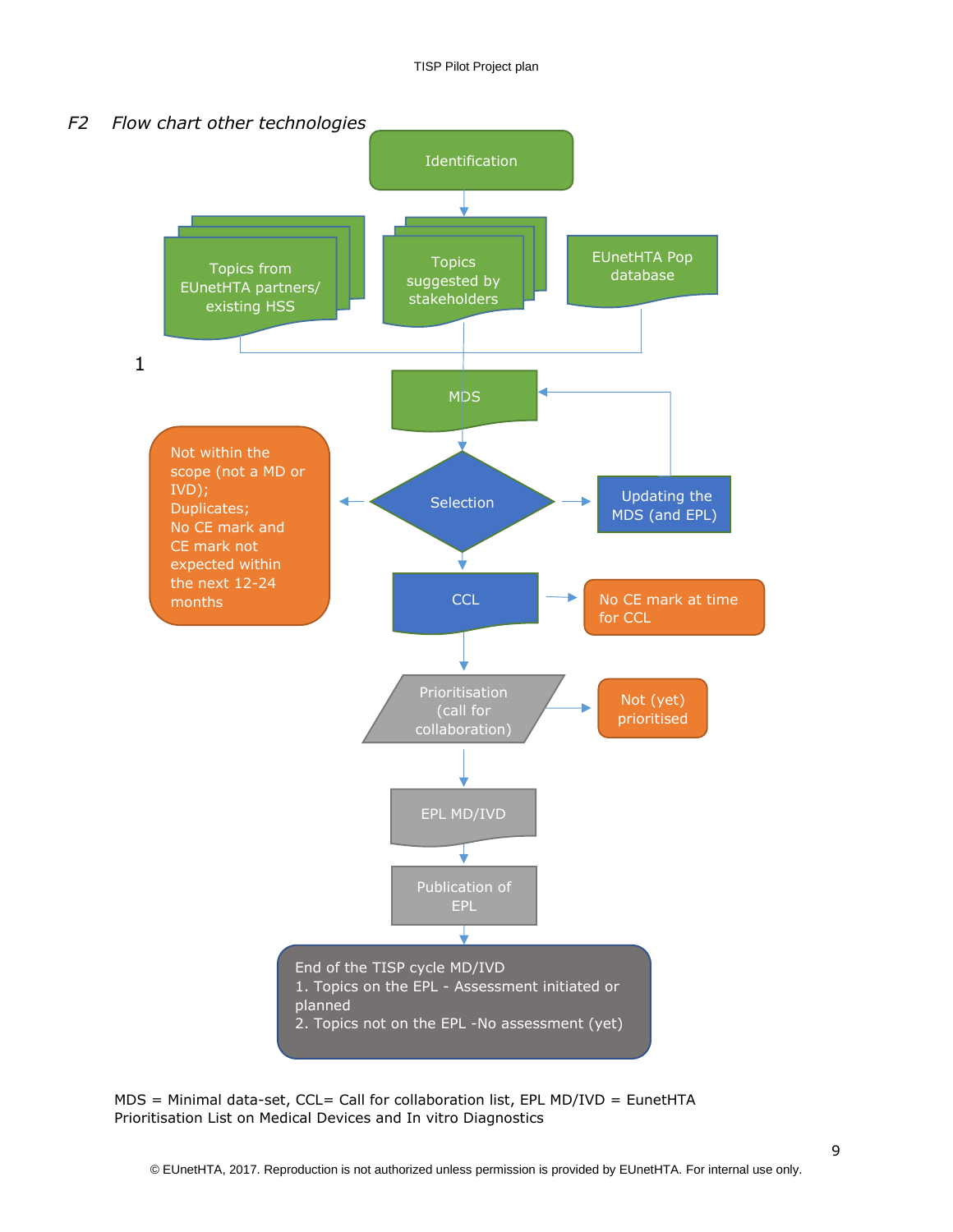# Endpoint evaluation

Responsibility for endpoint evaluation is presented in table 4.

## T4 *Endpoint evaluation and responsibility*

| Endpoint                                        | Responsibility                  |
|-------------------------------------------------|---------------------------------|
| 1. Availability of data from different sources, | NIPHNO/ checked by LBI-HTA      |
| barriers for sharing                            |                                 |
| 2. Number of identified topics                  |                                 |
| 3. Number of times the same topic has been      |                                 |
| identified by different sources                 |                                 |
| 4. Developmental status of topic when           | LBI-HTA/ checked by NIPHNO      |
| entering the MDS                                |                                 |
| 5. Regulatory status of topic when entering     |                                 |
| the MDS                                         |                                 |
| 6. Information gaps of the MDS                  |                                 |
| 7. Number of selected topics in the final MDS   |                                 |
| and CCL                                         |                                 |
| 8. Number of identified topics excluded from    |                                 |
| the MDS/CCL and reasons for exclusion           |                                 |
| 9. Number of EunetHTA partners with             |                                 |
| expressed interest in a topic for national      |                                 |
| setting                                         |                                 |
| 10. Number of EUnetHTA partners with            |                                 |
| expressed interest to participate in            |                                 |
| assessment as author/ co-author or              |                                 |
| dedicated reviewer                              |                                 |
| 11. Number of EUnetHTA partners with            |                                 |
| expressed interest in national uptake of a      |                                 |
| EUnetHTA JA or CA on the topic                  |                                 |
| 12. Information on topics in the EPL and not in |                                 |
| the EPL (number of topics, technology           |                                 |
| type (MD/IVD), Therapeutic area,                |                                 |
| Developmental status                            |                                 |
| Regulatory status)                              |                                 |
| 13. Workload connected with each step           | Identification: NIPHNO and LBI- |
|                                                 | HTA                             |
|                                                 | Selection and updating the MDS: |
|                                                 | LBI-HTA                         |
|                                                 | Prioritisation: LBI-HTA         |

The draft endpoint evaluation report will be prepared by NIPHNO. The report will contain a suggestion for a TISP process that may continue throughout the EUnetHTA period, and beyond based on voluntary collaboration and a voluntary coordinating secretariat. Anticipated workload for the different steps and the coordinating secretariat and will be provided. Possibilities and limitations of this approach will be discussed. All TISP authors will provide input to a draft of the endpoint report.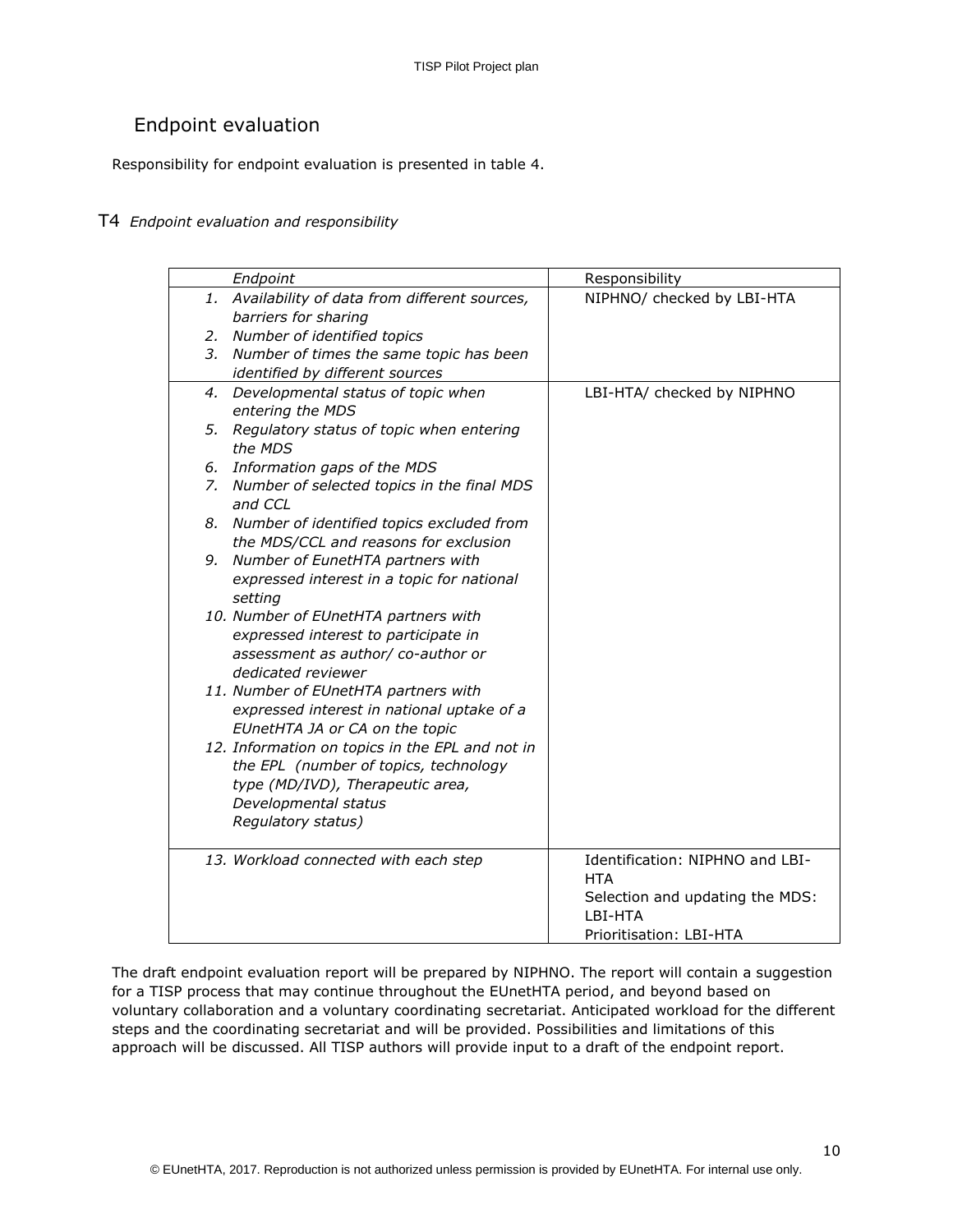# Time frame and milestones

| <b>Milestones and deliverables</b>      | <b>Planned date daft 2</b> | <b>Final plan</b> |
|-----------------------------------------|----------------------------|-------------------|
| Pilot plan finalised-                   | 01.02.2019                 | 01.03.2019        |
| Pilot start                             | 01.02.2019                 | 01.02.2019        |
| Identification: Start                   | 01.02.2019                 |                   |
| Identification: Reminder sent           | 15.02.2019                 | 06.03.2019        |
| Identification: Deadline for input      | 01.03.2019                 | 15.03.2019        |
| Identification: Draft MDS prepared and  | 15.03.2019                 | 01.04.2019        |
| shared with LBI                         |                            |                   |
| Selection: MDS Updated CCL prepared     | 01.04.2019                 | 24.04.2019        |
| Prioritisation: Start (Call for         | 01.04.2019                 | 24.04.2019        |
| collaboration)                          |                            |                   |
| Prioritisation: Reminder sent           | 15.04.2019                 | 08.05.2019        |
| Prioritisation: Publication of EPL      | 01.06.2019                 | 22.05.2019        |
| Endpoint measure deadline               | 01.07.2019                 | 01.07.2019        |
| <b>Draft evaluation report</b>          | 15.08.2019                 | 23.08.2019        |
| <b>Review of evaluation report</b>      | 15.09.2019                 | 01.10.2019        |
| <b>Final endpoint evaluation report</b> | 30.10.2019                 | 30.10.2019        |
| (Delivered together with the first      |                            |                   |
| version of the final                    |                            |                   |
| recommendations)                        |                            |                   |
| EUnetHTA WP6 is contacted to provide    | 30.10.2019                 | 30.10.2019        |
| a SOP                                   |                            |                   |

## T5 *Time frame and milestones*

# Deliverables and Transparency

Pilot project plan: Final version on the EUnetHTA home page.

MDS: EUnetHTA internal document – available to EUnetHTA WP4 members.

CCL: EUnetHTA internal document – available to EUnetHTA members.

EPL: Public document on the EUnetHTA homepage.

Endpoint evaluation report: Public document on the EUnetHTA home page.

## References

1. EUnetHTA WP4 TISP workgroup, Final recommendations for the pilot (to be available to be available on the EUnetHTA home page)

2. EUnetHTA WP4 TISP, Horizon Scanning, Topic Identification, Selection and Prioritisation for European cooperation on HTA - Draft recommendations – version 6 with stakeholder consultation and results of the pilot incorporated (to be available on the EUnetHTA home page)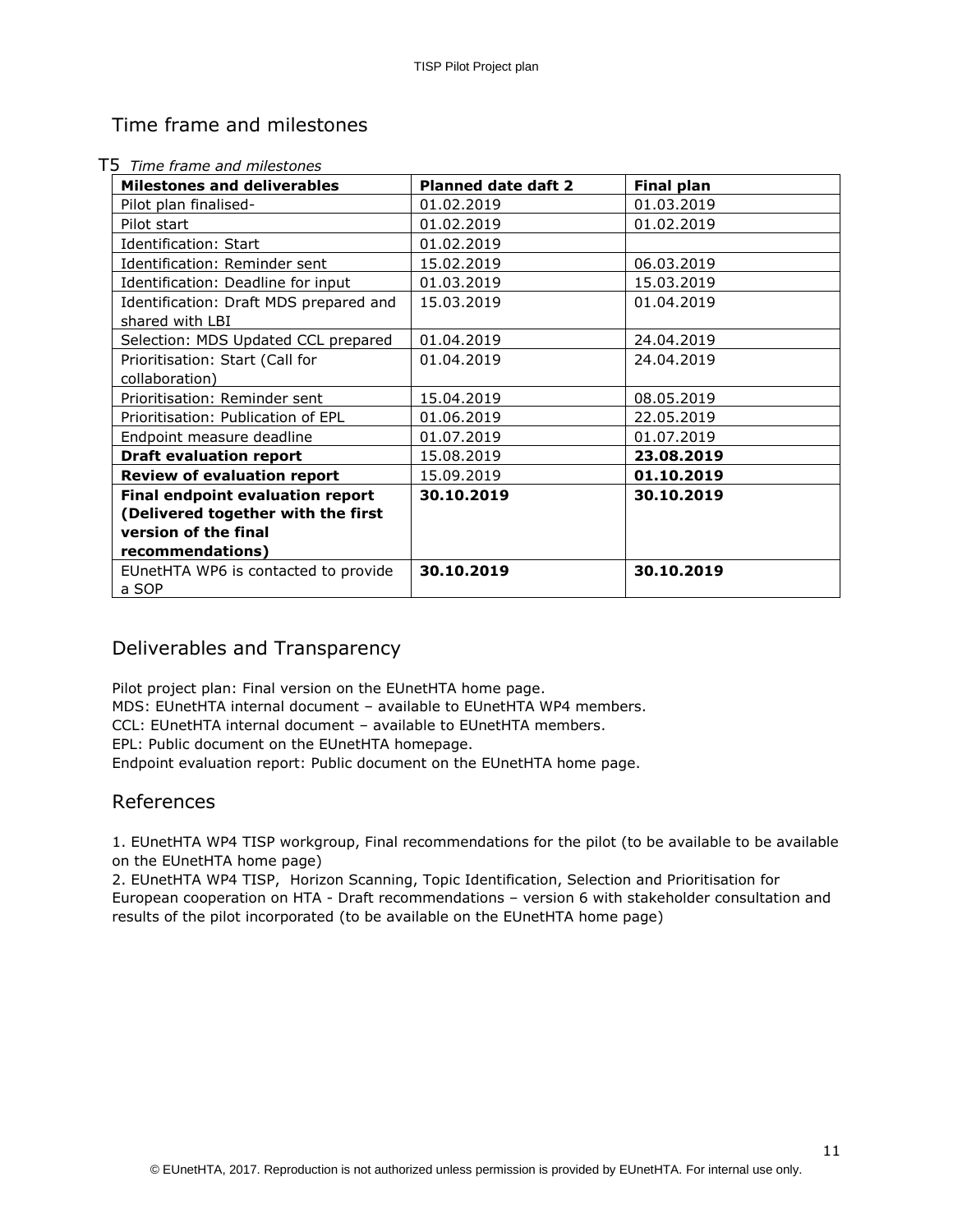# Appendices

# A1 Questionaire on HSS, TISP lists and EUnetHTA partners ability to share data

The aim of the questionnaire is to collect information on HSS and TISP list and barriers towards collecting and sharing data from such lists. The following was sent to all EUnetHTA partners:

| <b>Agency</b>                                                                                                                                    |  |
|--------------------------------------------------------------------------------------------------------------------------------------------------|--|
| <b>Acronym</b>                                                                                                                                   |  |
| <b>Country</b>                                                                                                                                   |  |
| National or regional HSS informing HTA (yes/no)                                                                                                  |  |
| <b>URL HSS if availble</b>                                                                                                                       |  |
| Technology Scope HSS (Pharmaceuticals; MD; IVD; Other)                                                                                           |  |
| National or regional list of topics informing prioritisation of<br>HTA (TISP-list) (yes/no)                                                      |  |
| Technology Scope of TISP-list (Pharmaceuticals; MD; IVD;<br>Other)                                                                               |  |
| <b>URL TISP-list if available</b>                                                                                                                |  |
| Is your organization able to collect and share data from the<br>HSS/TISP list for the EUnetHTA pilot? (yes/no)                                   |  |
| Is your organization able to voluntarily collect and share                                                                                       |  |
| data from the HSS/TISP- list on a regular basis beyond<br>2020? (yes/no)                                                                         |  |
| Total anticipated workload for sharing two times a year (in<br>workdays per year)                                                                |  |
| <b>Preferred interval for sharing (times per year)</b>                                                                                           |  |
| If you are not able to share the data from your regional or<br>national HSS or TISP list: What are the main barriers for<br>sharing information? |  |

# A2 Identification template –MD/IVD

The following added to an Excel sheet:

- *Technology/Topic definition*
- *Name of product(s)*
- *Manufacturer(s)*
- *Indication (anticipated, including age and sex if applicable)*
- *Therapeutic area*
- *Type of device according to CE marking (MD class, IVD class)*
- *Timeline clinical research (Information on pivotal trials and trial number(s) if available)*
- *Regulatory status Europe (CE mark)*
- *Regulatory status USA (FDA approval)*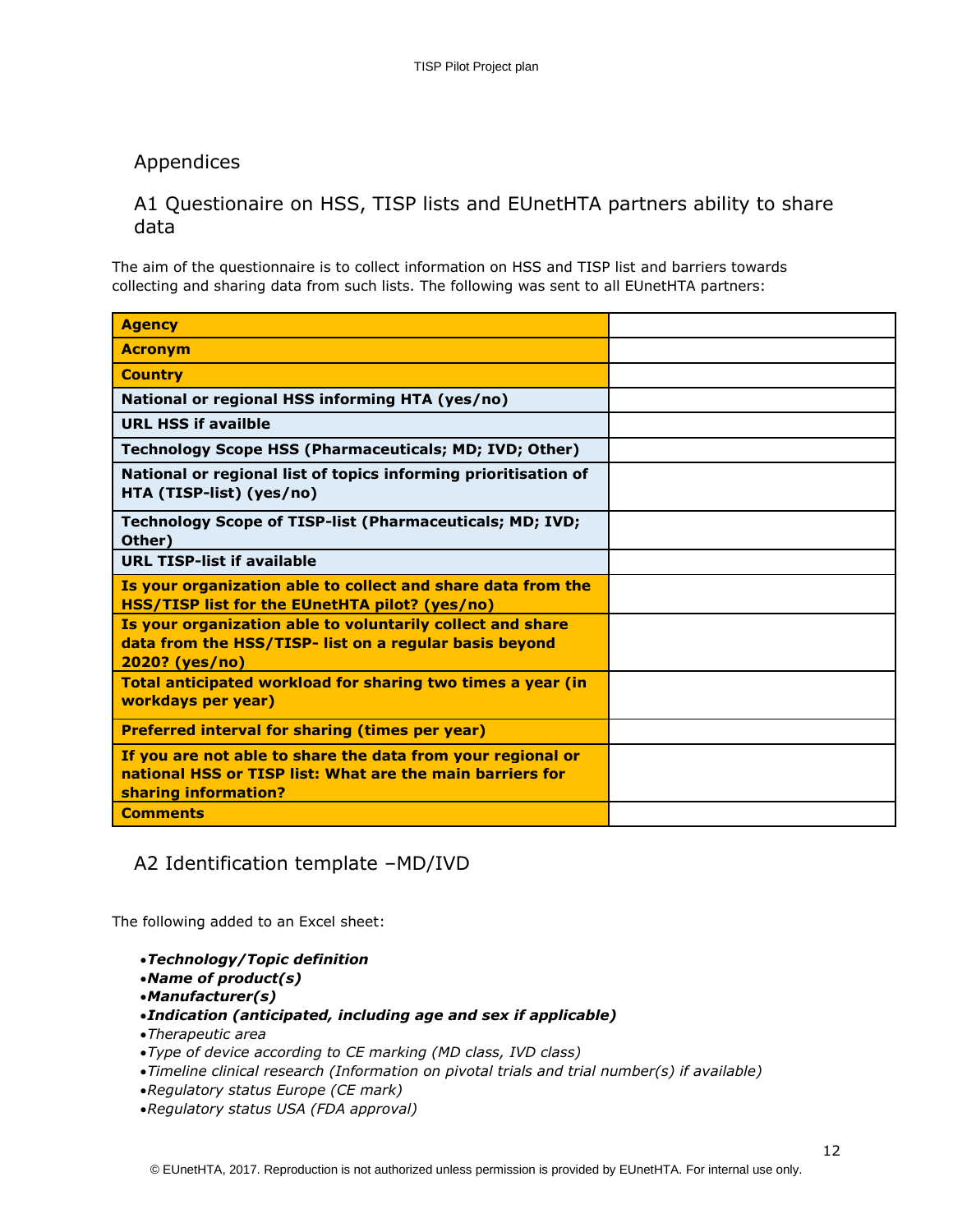```
Estimated launch (best guess) 
Date of entry 
Identified by 
Hyperlink to information (if available)
Comments
```
Items in bold are obligatory.

# A3 Minimal data-set template –MD/IVD

The following added to an Excel sheet:

- *Technology/Topic definition*
- *Name of product*
- *Manufacturers*
- *Indication (anticipated, including age and sex if applicable)*
- *Therapeutic area\**
- *Type of device according to CE marking (MD class, IVD class)*
- *Timeline clinical research (Information on pivotal trials and trial number(s) if available)*
- *Regulatory status Europe (CE mark) at first entry*
- *Regulatory status USA (FDA approval) at first entry*
- *Estimated launch (best guess) at first entry*
- *Date of entry*
- *Identified by*
- *Hyperlink to information (if available)*
- *Comments identification*
- *Last up-date Minimal data-set*
- *Regulatory status Europe (CE mark) at last update*
- *Regulatory status USA (FDA approval) at last update*
- *Estimated launch (best guess) at last update*
- *Comments to update*
- *EUnetHTA status at entry (Excluded; Not prioritised; Prioritised; Assessment ongoing; Assessment completed)*
- *First call for collaboration*
- *Last call for collaboration*
- *EUnetHTA status at up-date (Excluded; Not prioritised; Prioritised; Assessment ongoing; Assessment completed)*
- *Date for exclusion*
- *Comments to exclusion*

\* Categories based on the UK innovation Observatory Speciality filter: details provided here http://www.io.nihr.ac.uk/

Items revealed in bold are identical to the identification template:

# A4 EUnetHTA Prioritisation list –MD/IVD

The following added to an Excel sheet: